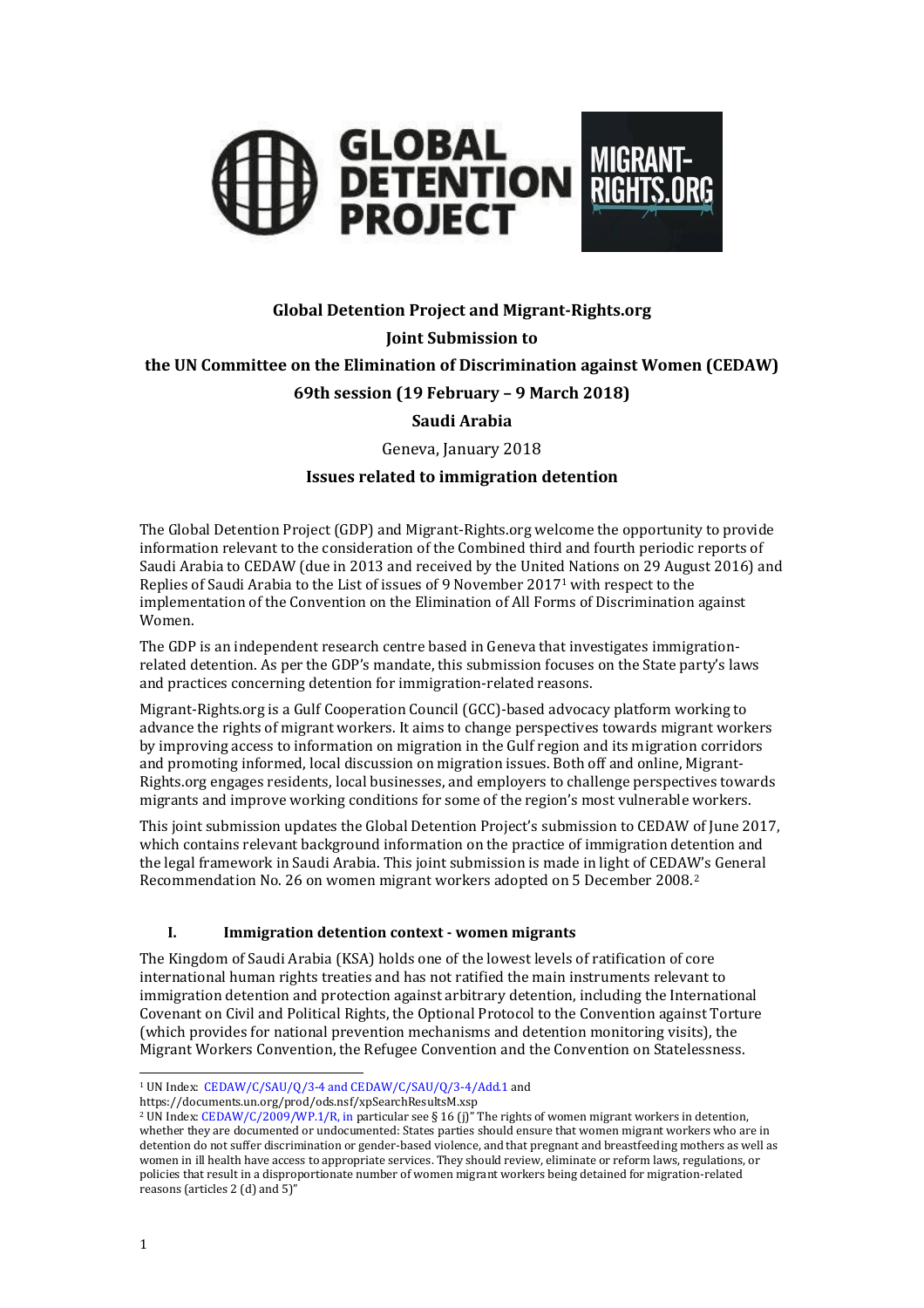The KSA has made implementation of the few human rights norms it has subscribed to conditional upon respect for the norms of Islam and Sharia law. In a context where women citizens are often discriminated against in law and policies (as emphasized in CEDAW's recommendations in 20083), foreign women and in particular migrant domestic workers are even more unlikely to access protection from abuse and redress after suffering violations of their rights under the Convention on the Elimination of All Forms of Discrimination against Women and related international human rights norms and standards.

As other countries in the Gulf Cooperation Council, the Kingdom of Saudi Arabia has long been an important destination for migrant workers especially from across Asia, the Middle East and the Horn of Africa who represent 37% of the population. According to United Nations 2017 statistics, the KSA hosts 12.2 million migrants, 31% of whom are women (3.78 million). <sup>4</sup> Women migrants thus represent 12% of the total population in Saudi Arabia. This submission highlights some of the specific discriminatory practices based on gender that lead to abuse, detention (and frequent abuse in detention) of migrant women based on their immigration status.

**Mass deportation leading to detention.** To drive down the numbers of migrants, the authorities have launched a number of mass deportation campaigns. Academic researchers who interviewed Ethiopian women returnees during the 2013/2014 deportation campaign said they feared rape in detention centres because Saudi guards and policemen slept next to them. They reported instances of harassment and rape<sup>5</sup> (see CEDAW General Recommendation 35 updating 19 – Gender Based Violence).

As part of a campaign entitled "A Homeland With no Illegals," Saudi authorities launched a mass deportation operation in November 2017. The campaign is ongoing at the time of writing. Since then the Saudi authorities detained around 455,963 persons for violating its residency and labour laws, including many women.<sup>6</sup> According to the latest report,<sup>7</sup> among those who were detained:

- o 104,488 were deported (compare with 65,715 by December 31)
- o 74,180 were awaiting deportation (compare with 49,703 by December 31).
- o 68,114 were referred to their embassies to issue "travel documents"
- o 78,247 were handed instant fines but were not detained

The Ministry does not provide gender disaggregated data for migrants placed in immigration detention.

**Trafficked persons, especially women**. The U.S. State Department's Trafficking in Persons Report (TIP Report) criticizes Saudi authorities for failing to implement procedures to systematically identify victims and reports that Saudi officials even admit that trafficking victims are sometimes detained and deported. According to the 2017 TIP Report," Government officials continued to arrest, deport, imprison, and penalize some domestic workers who fled their employers and undocumented foreign workers, some of whom could be potential trafficking victims."<sup>8</sup>

According to Migrants-Right. org findings Filipino women who are trafficked, as defined by Saudi law, are sent to "shelters" not defined by KSA as detention centres but that may amount to detention facilities if women held there do not have freedom of movement.

**Legal Framework.** Saudi Arabia does not have a comprehensive migration policy. However, the Residence Regulations (No. 17/2/25/1337 of 1952), which contains a set of laws pertaining to immigration status and the rights of non-citizens, provides norms concerning the detention and

[http://tbinternet.ohchr.org/\\_layouts/treatybodyexternal/Download.aspx?symbolno=CEDAW/C/SAU/CO/2&Lang=En.](http://tbinternet.ohchr.org/_layouts/treatybodyexternal/Download.aspx?symbolno=CEDAW/C/SAU/CO/2&Lang=En)  <sup>4</sup> Department of Economic and Social Affairs Population Division, International Migration Report 2017, United Nations.

7 [@MOISaudiArabia,](https://twitter.com/MOISaudiArabia/status/952971935293599744) [@MOISaudiArabia](https://twitter.com/MOISaudiArabia/status/947487463605440512) available in Arabic only.

<sup>3</sup> Concluding comments of the Committee on the Elimination of Discrimination against Women - Saudi Arabia, CEDAW/C/SAU/CO/2, 8 April 2008,

<sup>5</sup> De Regt, Marina, Tafesse, Medareshaw, Deported before experiencing the good sides of migration: Ethiopians returning from Saudi Arabia[, African and Black Diaspora: An International Journal V](http://www.tandfonline.com/toc/rabd20/9/2)ol. 9, Iss. 2, 2016

<sup>6</sup> Elias Meseret, Ethiopians deported en masse by Saudi Arabia allege abuse, 28 December 2017, Associated Press. For the last numbers of detainees and deportees, see the Twitter account of the Saudi Ministry of Interior in Arabic: https://twitter.com/MOISaudiArabia/status/955843221569097728

<sup>8</sup> U.S. Department of State, Trafficking in Persons Report 2017.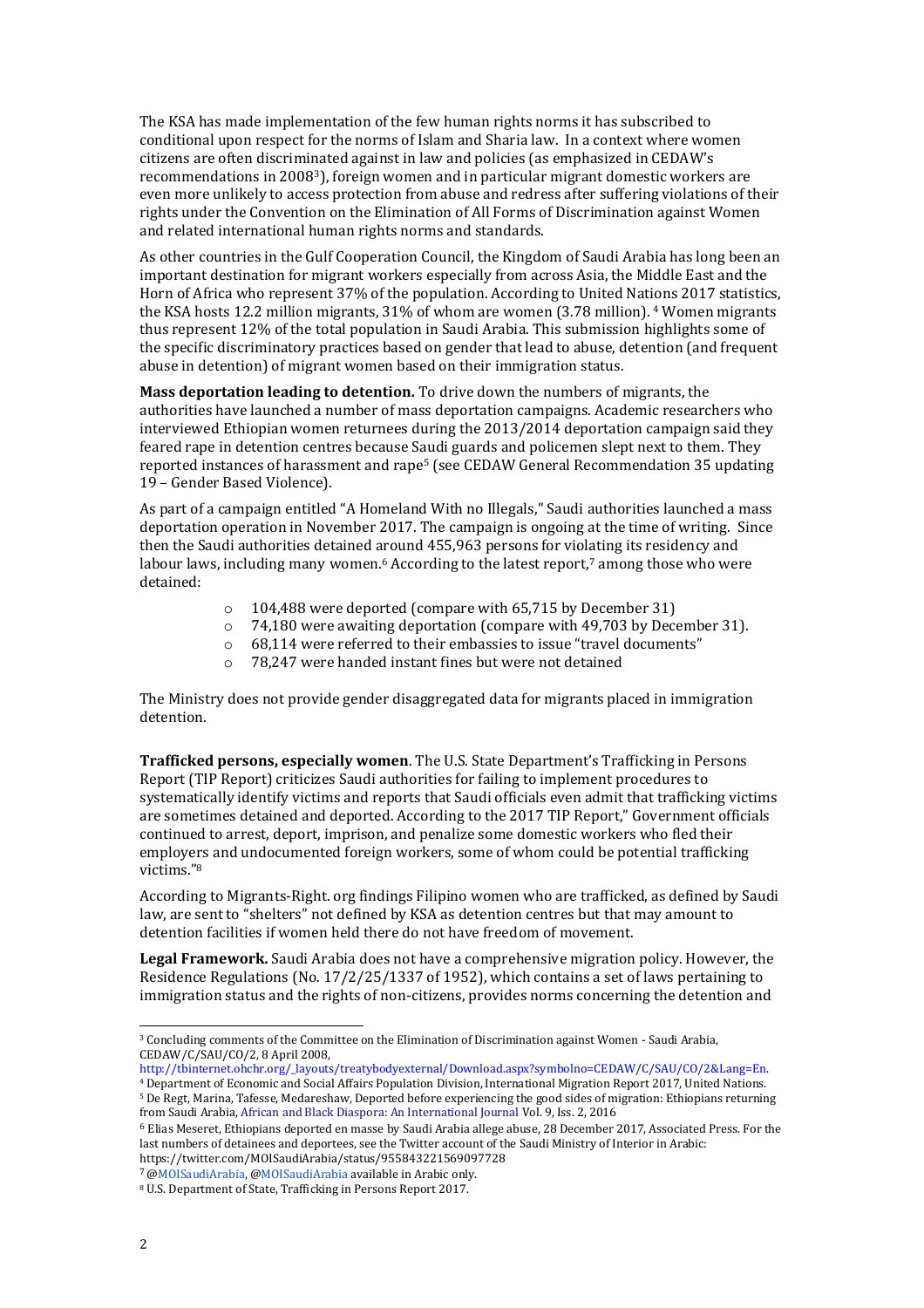incarceration of non-citizens for immigration-related reasons. Additionally, the Labour Law provides penalties for violations of immigration-related statutes. However, Labout Law does not apply do migrant domestic workers, the majority of whom are women who are thus discriminated against.

These laws, however, generally relate to criminal punishments and do not make reference to administrative immigration-related detention. It is often unclear to what extent one can separate immigration detention from criminal incarceration, and many cases of foreigners being held in prison awaiting deportation tend to describe the detentions as being related to criminal procedures.

According Saudi Arabia reports9, the authorities have taken measures to "enforce the ban on the retention of workers' passports pursuant to Cabinet Decision No. 166, referred to in paragraph 23 of the report. The Ministry of Labour and Social Development imposes the statutory fine on those who violate the ban. " This measure would protect abused domestic workers who run away from violent employers and are treated as "illegal" migrants and may be detained, as their employers have retained their passports. However, as reported by two Saudi columnists in daily newspapers the Cabinet Decision No. 166 above is not enforced.<sup>10</sup>

In specific incidents, female domestic workers are transferred to what is referred to as "the Center for Housemaid Affairs." It is not a detention centre per se. However, many migrant women sent to it end up being deported. The specific incidents are: 1) Domestic workers who arrived in the kingdom but their sponsor did not pick them up (male workers arriving in the country do not require sponsor pick up). If the worker does not get picked up by her employer she is either transferred to another Saudi employer interested in her service or deported. 2) Runaway domestic workers found on "the street" by the police or those who filed a labour dispute with the police or the ministry of labour: the domestic worker's case is investigated, possibly by the Ministry of Labour or the police or both. If it is not resolved, she might end up being deported.

**Conditions in detention.** According to Migrant-Rights.org research there is a least one detention centre in almost every administrative region in Saudi Arabia. The major airports that fly international flights are only located in Jeddah, Riyadh and Dammam (Eastern Province). Detainees in regional detention centres are transferred by buses to either the deportation centres in large cities or directly to airports to fly them out of the country. The regional detention centres have worse conditions than the ones in main cities. A 2010 report by the governmentmanaged National Society for Human Rights (NSHR) describes the "miserable" and "painful" conditions of the immigrant detention center in Asir region, adding that the detention centre is even "worse than horrible".<sup>11</sup> A 2011 "socio-legal" study about domestic workers in Saudi Arabia and the Emirates reported that "governmental shelters" in Riyadh, Jeddah, and Damman were commonly referred to as "deportation centres" by domestic workers interviewed for the study.

The U.S. State Department's 2014 Country Reports on Human Rights Practices on Saudi Arabia makes reference to detention conditions, generally, citing a report by the National Society for Human Rights who, after visiting 16 jails across the kingdom, reported that there is overcrowding, with most jails operating at double their capacities. Their report specifically mentions the women's section of the Deportation and Detention Centres in Jeddah as being the worst. Concerns regarding detention conditions raised in the report included improperly trained wardens, lack of access to prompt medical treatment, holding prisoners beyond the end of sentences and failure to inform prisoners of their rights.

In February 2014, Human Rights Watch (HRW) researchers in Mogadishu interviewed a woman who had been detained for nine days with her two children, 7 and 9, and her sister's three children before deportation. "The room we stayed in with 150 other women and children was extremely hot and there was no air conditioning," she said. "The children were sick. My son was vomiting and his stomach was very bloated. There were no mattresses. People just slept on the floor." <sup>12</sup> According to the HRW report "IOM publicly said that many of the deportees [to Somalia] are in poor health because of their prolonged detention in substandard conditions before they

<sup>9</sup> § 81 of the replies of Saudi Arabia to the List of issues and § 23 of Saudia Arabia Combined 3rd and 4rth Periodic Report".

<sup>10</sup> Available in Arabic only:<http://www.alwatan.com.sa/Articles/Detail.aspx?ArticleID=16306> an[d http://www.al](http://www.al-madina.com/article/49077/)[madina.com/article/49077/](http://www.al-madina.com/article/49077/)

<sup>11</sup> [http://www.alwatan.com.sa/Local/News\\_Detail.aspx?ArticleID=13023](http://www.alwatan.com.sa/Local/News_Detail.aspx?ArticleID=13023) available in Arabic only.

<sup>12</sup> Human Rights Watch, Saudi Arabia: 12,000 Somalis Expelled. 18 February 2014.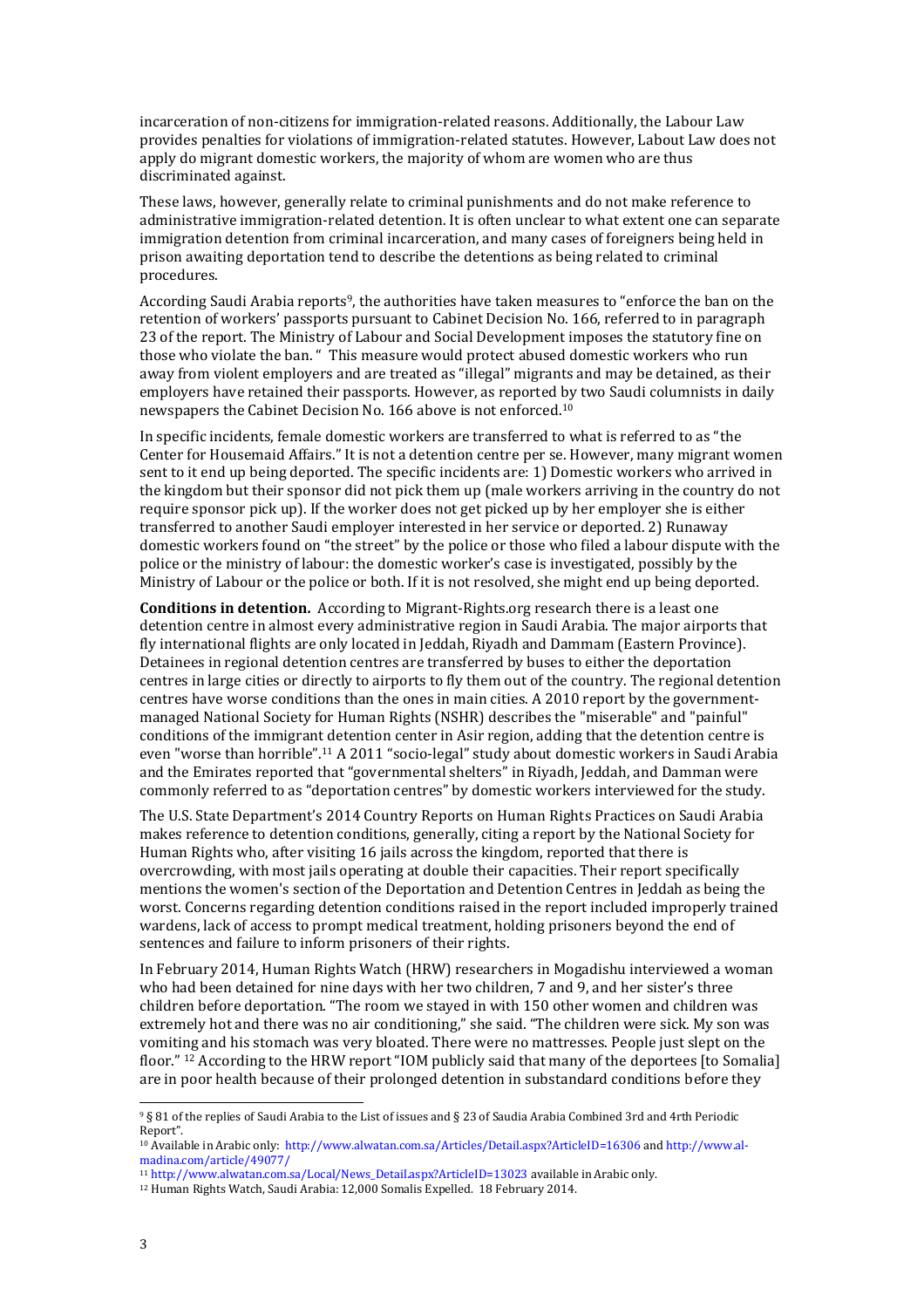were deported. Some had suffered physical and psychological trauma or had respiratory illnesses, including pneumonia. IOM noted that "a significant number may have been subjected to ill-treatment." There are also reports of sexual harassment in detention centres and deportation procedures take longer for women migrants.<sup>13</sup>

### **II. CEDAW (Convention) Article 2 (f) and (g) – custom, laws and practices which constitute discrimination against women**

According to the findings of Migrant-Rights.org, a stunning 99.6 percent of all domestic workers and personal assistants in the Kingdom are foreigners: women domestic workers work 63.7 hours per week on average.

Among gendered root causes leading to irregular status for many migrant women or exposing them to abuse is that unlike their male counterparts, they mostly work as domestic workers. Domestic workers are isolated with little access to resources outside their employers and nonexistent legal support and limited other assistance when they escape abusive employers. This reinforces their "subordinate position and stereotyped roles" as highlighted in para 10 of General Recommendation 35 on gender-based violence.

Another discriminatory factor is that contrary to male migrant workers in other employment sectors, domestic workers are not protected by labour law. They are vulnerable to physical abuse, are exposed to extremely long working hours, lack of privacy, and lack of freedom of movement which can all lead to "torture, cruel, inhuman or degrading treatment" (para 16 of General Recommendation 35). This combined with the on-going retention of passports despite this being illegal, together with the employers control over job transfer / exiting the country – generates illegal status which leads to detention.

Other root causes leading to detention include lack of timely renewal of work visa and inability to transfer to another employer.

For instance, according to an activist working with Filipinos interviewed by the Global Detention Project, of the 1.2 million Filipino workers in Saudi Arabia, the vast majority are "undocumented" mostly because they have either left their official employer – after generally entering the KSA via legal channel. Others have overstayed their permits, at times due to the impossibility of returning to their home countries as their employers are withholding their passports and the authorities refuse to grant them an exit visa.

### **III. Key Questions for Saudi Arabia in Light of CEDAW's General Recommendations No. 26 on Women Migrant Workers and General Recommendation No. 35 on gender-based violence against women, updating general recommendation No. 19**

Despite the dire situation above, the Combined third and fourth periodic reports of Saudi Arabia<sup>14</sup> and the Replies of Saudi Arabia to be reviewed by CEDAW fail to address the situation of migrant women in immigration detention in Saudi Arabia in light of massive deportation campaigns. The reports also fail to address the situation of domestic workers running away from abusive employers who are not afforded the opportunity to defend their case in court.

Issues to be raised by CEDAW:

● **Prevention**: What measures are the authorities putting in place to prevent women migrant domestic workers from being placed in detention? Are the authorities investigating the root causes- discriminatory treatment - that lead migrant domestic workers to become undocumented? What mechanisms are in place to ensure that

<sup>&</sup>lt;sup>13</sup> MD Rasooldeen, Foreign missions disappointed at slow deportation process, Arab News, 26 June 2013, [http://www.arabnews.com/news/456212.](http://www.arabnews.com/news/456212)

<sup>14</sup> Committee on the Elimination of Discrimination against Women, " Combined third and fourth periodic reports of States parties due in 2013 – Saudi Arabia," CEDAW/C/SAU/3-4, 29 August 2016,

[http://tbinternet.ohchr.org/\\_layouts/treatybodyexternal/Download.aspx?symbolno=CEDAW%2fC%2fSAU%2f3-](http://tbinternet.ohchr.org/_layouts/treatybodyexternal/Download.aspx?symbolno=CEDAW%2fC%2fSAU%2f3-4&Lang=en) [4&Lang=en.](http://tbinternet.ohchr.org/_layouts/treatybodyexternal/Download.aspx?symbolno=CEDAW%2fC%2fSAU%2f3-4&Lang=en)